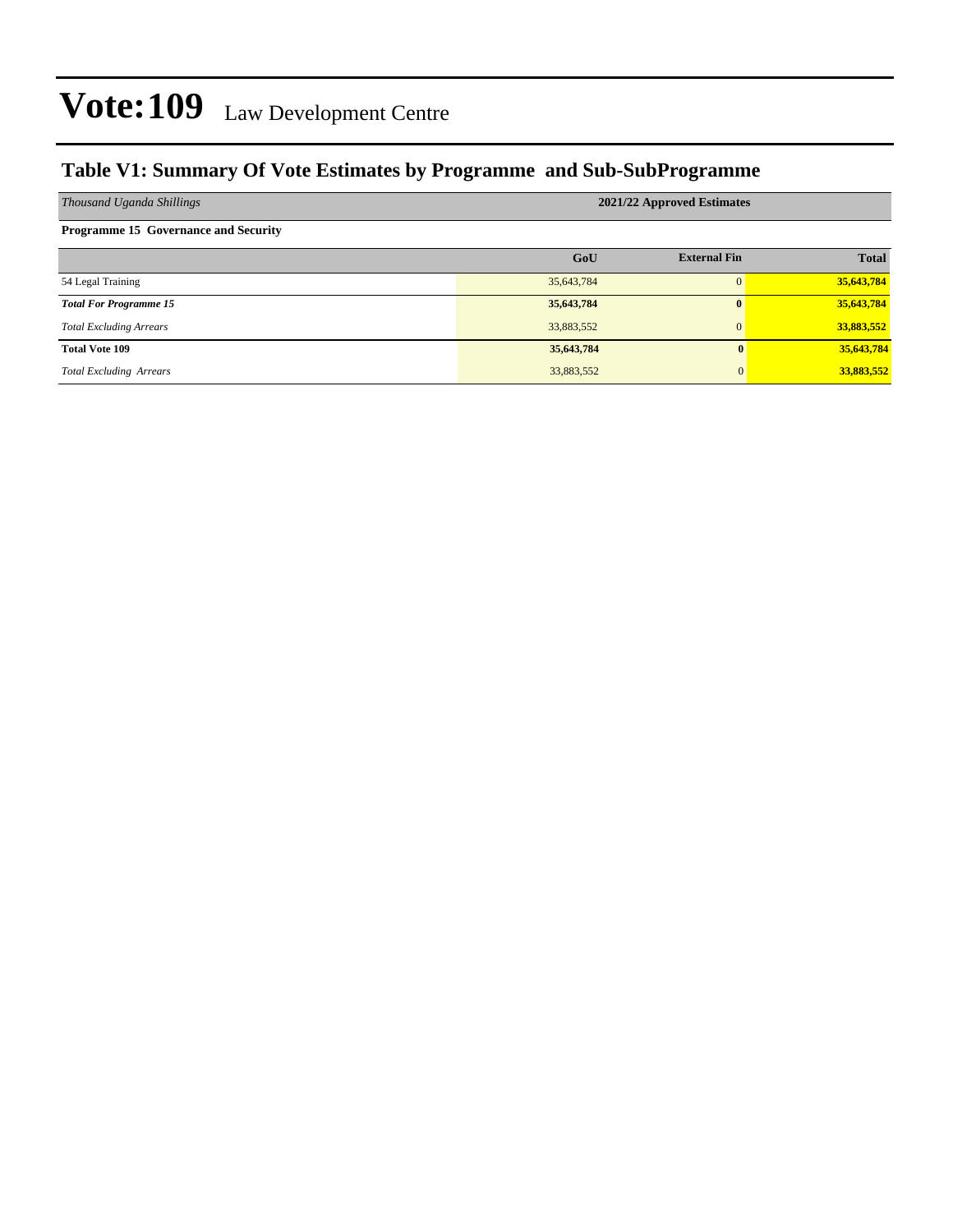### **Table V2: Summary Of Vote Estimates by Sub-SubProgramme,Department and Project**

| Thousand Uganda Shillings                                                 |                  | 2020/21 Approved Budget | 2021/22 Approved Estimates |              |             |                               |              |
|---------------------------------------------------------------------------|------------------|-------------------------|----------------------------|--------------|-------------|-------------------------------|--------------|
| <b>Sub-SubProgramme 54 Legal Training</b>                                 |                  |                         |                            |              |             |                               |              |
| <b>Recurrent Budget Estimates</b>                                         | <b>Wage</b>      | <b>Non-Wage</b>         | <b>AIA</b>                 | <b>Total</b> | <b>Wage</b> | <b>Non-Wage</b>               | <b>Total</b> |
| 01 Administration                                                         | 8,442,512        | 15,247,736              | $\mathbf{0}$               | 23,690,248   | 8,442,512   | 17,688,501                    | 26,131,013   |
| <b>Total Recurrent Budget Estimates for Sub-</b><br><b>SubProgramme</b>   | 8,442,512        | 15,247,736              | $\bf{0}$                   | 23,690,248   | 8,442,512   | 17,688,501                    | 26,131,013   |
| <b>Development Budget Estimates</b>                                       | <b>GoU</b> Dev't | <b>External Fin</b>     | <b>AIA</b>                 | <b>Total</b> |             | <b>GoU Dev't External Fin</b> | <b>Total</b> |
| 1640 Retooling of the Law Development Centre                              | 4,470,051        | $\Omega$                | $\mathbf{0}$               | 4,470,051    | 9,512,771   | $\overline{0}$                | 9,512,771    |
| <b>Total Development Budget Estimates for Sub-</b><br><b>SubProgramme</b> | 4,470,051        | $\bf{0}$                | $\bf{0}$                   | 4,470,051    | 9,512,771   | $\bf{0}$                      | 9,512,771    |
|                                                                           | GoU              | <b>External Fin</b>     | <b>AIA</b>                 | <b>Total</b> | GoU         | <b>External Fin</b>           | <b>Total</b> |
| <b>Total For Sub-SubProgramme 54</b>                                      | 28,160,299       | $\mathbf{0}$            | $\bf{0}$                   | 28,160,299   | 35,643,784  | $\bf{0}$                      | 35,643,784   |
| <b>Total Excluding Arrears</b>                                            | 28,083,552       | $\boldsymbol{0}$        | $\mathbf{0}$               | 28,083,552   | 33,883,552  | $\overline{0}$                | 33,883,552   |
| <b>Total Vote 109</b>                                                     | 28,160,299       | $\mathbf{0}$            | $\bf{0}$                   | 28,160,299   | 35,643,784  | $\mathbf{0}$                  | 35,643,784   |
| <b>Total Excluding Arrears</b>                                            | 28,083,552       | $\boldsymbol{0}$        | $\overline{0}$             | 28,083,552   | 33,883,552  | $\mathbf{0}$                  | 33,883,552   |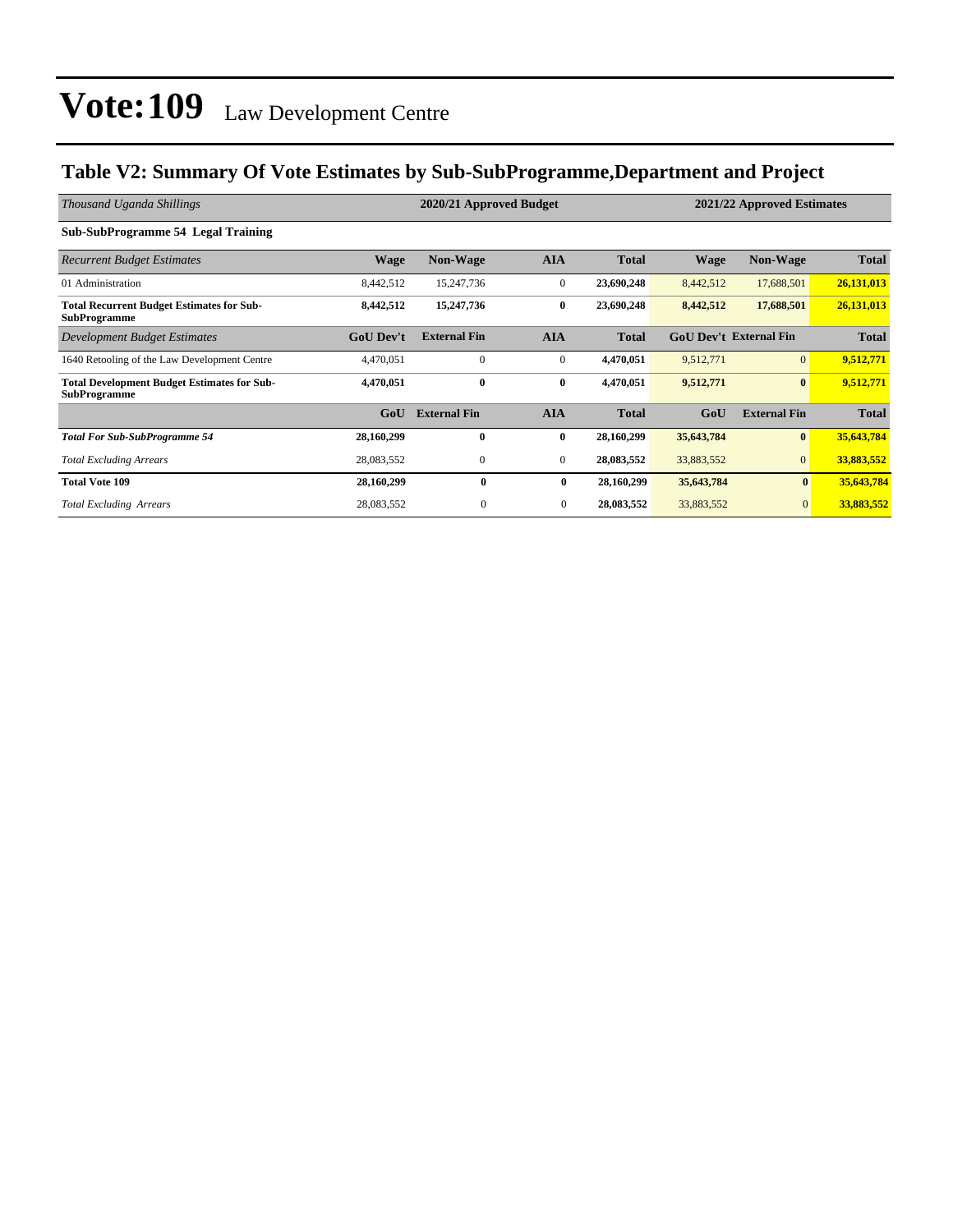### **Table V3: Summary Vote Estimates by Item**

| Thousand Uganda Shillings                                   |            | 2020/21 Approved Budget |          |              |            | 2021/22 Approved Estimates |                |  |  |
|-------------------------------------------------------------|------------|-------------------------|----------|--------------|------------|----------------------------|----------------|--|--|
|                                                             | GoU        | <b>External Fin</b>     | AIA      | <b>Total</b> | GoU        | <b>External Fin</b>        | <b>Total</b>   |  |  |
| <b>Employees, Goods and Services (Outputs Provided)</b>     | 23,690,248 | 0                       | $\bf{0}$ | 23,690,248   | 24,990,248 | $\bf{0}$                   | 24,990,248     |  |  |
| 211102 Contract Staff Salaries                              | 8,442,512  | 0                       | $\bf{0}$ | 8,442,512    | 8,442,512  | $\bf{0}$                   | 8,442,512      |  |  |
| 211103 Allowances (Inc. Casuals, Temporary)                 | 5,034,736  | 0                       | $\bf{0}$ | 5,034,736    | 4,695,167  | $\bf{0}$                   | 4,695,167      |  |  |
| 212101 Social Security Contributions                        | 864,151    | 0                       | $\bf{0}$ | 864,151      | 1,328,851  | $\bf{0}$                   | 1,328,851      |  |  |
| 213001 Medical expenses (To employees)                      | 225,000    | 0                       | $\bf{0}$ | 225,000      | 425,000    | $\bf{0}$                   | 425,000        |  |  |
| 213002 Incapacity, death benefits and funeral expenses      | 10,000     | 0                       | $\bf{0}$ | 10,000       | 10,000     | $\bf{0}$                   | 10,000         |  |  |
| 213004 Gratuity Expenses                                    | 2,528,023  | 0                       | $\bf{0}$ | 2,528,023    | 2,528,023  | $\bf{0}$                   | 2,528,023      |  |  |
| 221001 Advertising and Public Relations                     | 50,000     | 0                       | $\bf{0}$ | 50,000       | 50,000     | $\bf{0}$                   | 50,000         |  |  |
| 221002 Workshops and Seminars                               | 320,000    | 0                       | $\bf{0}$ | 320,000      | 400,000    | $\bf{0}$                   | 400,000        |  |  |
| 221003 Staff Training                                       | 465,601    | 0                       | $\bf{0}$ | 465,601      | 430,000    | $\bf{0}$                   | 430,000        |  |  |
| 221005 Hire of Venue (chairs, projector, etc)               | 85,000     | 0                       | $\bf{0}$ | 85,000       | 85,000     | $\bf{0}$                   | 85,000         |  |  |
| 221007 Books, Periodicals & Newspapers                      | 40,000     | 0                       | $\bf{0}$ | 40,000       | 120,000    | $\bf{0}$                   | 120,000        |  |  |
| 221008 Computer supplies and Information Technology<br>(TT) | 300,222    | 0                       | $\bf{0}$ | 300,222      | 200,000    | $\bf{0}$                   | <b>200,000</b> |  |  |
| 221009 Welfare and Entertainment                            | 357,000    | 0                       | $\bf{0}$ | 357,000      | 600,000    | $\bf{0}$                   | 600,000        |  |  |
| 221011 Printing, Stationery, Photocopying and Binding       | 480,000    | $\bf{0}$                | $\bf{0}$ | 480,000      | 430,000    | $\bf{0}$                   | 430,000        |  |  |
| 221012 Small Office Equipment                               | 40,000     | 0                       | $\bf{0}$ | 40,000       | 40,000     | $\bf{0}$                   | 40,000         |  |  |
| 221017 Subscriptions                                        | 70,000     | 0                       | $\bf{0}$ | 70,000       | 150,000    | $\bf{0}$                   | 150,000        |  |  |
| 222001 Telecommunications                                   | 40,000     | 0                       | $\bf{0}$ | 40,000       | 8,695      | $\bf{0}$                   | 8,695          |  |  |
| 222002 Postage and Courier                                  | 2,000      | 0                       | $\bf{0}$ | 2,000        | 2,000      | $\bf{0}$                   | 2,000          |  |  |
| 222003 Information and communications technology<br>(ICT)   | 270,000    | 0                       | $\bf{0}$ | 270,000      | 300,000    | $\bf{0}$                   | 300,000        |  |  |
| 223001 Property Expenses                                    | 100,000    | 0                       | $\bf{0}$ | 100,000      | 100,000    | $\bf{0}$                   | 100,000        |  |  |
| 223002 Rates                                                | 25,000     | 0                       | $\bf{0}$ | 25,000       | 25,000     | $\bf{0}$                   | 25,000         |  |  |
| 223003 Rent – (Produced Assets) to private entities         | 660,000    | $\bf{0}$                | $\bf{0}$ | 660,000      | 660,000    | $\bf{0}$                   | 660,000        |  |  |
| 223004 Guard and Security services                          | 159,000    | 0                       | $\bf{0}$ | 159,000      | 170,000    | $\bf{0}$                   | 170,000        |  |  |
| 223005 Electricity                                          | 180,000    | 0                       | $\bf{0}$ | 180,000      | 200,000    | $\bf{0}$                   | 200,000        |  |  |
| 223006 Water                                                | 160,000    | 0                       | $\bf{0}$ | 160,000      | 180,000    | $\bf{0}$                   | 180,000        |  |  |
| 224001 Medical Supplies                                     | 140,000    | 0                       | $\bf{0}$ | 140,000      | 160,000    | $\bf{0}$                   | 160,000        |  |  |
| 224004 Cleaning and Sanitation                              | 270,000    | 0                       | $\bf{0}$ | 270,000      | 450,000    | $\bf{0}$                   | 450,000        |  |  |
| 225001 Consultancy Services- Short term                     | 340,000    | 0                       | $\bf{0}$ | 340,000      | 250,000    | $\bf{0}$                   | 250,000        |  |  |
| 226001 Insurances                                           | 70,000     | 0                       | $\bf{0}$ | 70,000       | 70,000     | $\bf{0}$                   | 70,000         |  |  |
| 227001 Travel inland                                        | 220,000    | $\bf{0}$                | $\bf{0}$ | 220,000      | 500,000    | $\bf{0}$                   | 500,000        |  |  |
| 227002 Travel abroad                                        | 350,000    | 0                       | $\bf{0}$ | 350,000      | 250,000    | $\bf{0}$                   | 250,000        |  |  |
| 227004 Fuel, Lubricants and Oils                            | 300,400    | 0                       | $\bf{0}$ | 300,400      | 300,000    | $\bf{0}$                   | 300,000        |  |  |
| 228001 Maintenance - Civil                                  | 739,999    | 0                       | $\bf{0}$ | 739,999      | 1,100,000  | $\bf{0}$                   | 1,100,000      |  |  |
| 228002 Maintenance - Vehicles                               | 180,000    | 0                       | $\bf{0}$ | 180,000      | 180,000    | $\bf{0}$                   | 180,000        |  |  |
| 228003 Maintenance - Machinery, Equipment &<br>Furniture    | 171,604    | 0                       | $\bf{0}$ | 171,604      | 150,000    | $\bf{0}$                   | <b>150,000</b> |  |  |
| <b>Investment</b> (Capital Purchases)                       | 4,393,304  | $\bf{0}$                | $\bf{0}$ | 4,393,304    | 8,893,304  | $\bf{0}$                   | 8,893,304      |  |  |
| 312101 Non-Residential Buildings                            | 3,843,304  | 0                       | $\bf{0}$ | 3,843,304    | 5,843,304  | $\bf{0}$                   | 5,843,304      |  |  |
| 312201 Transport Equipment                                  | $\bf{0}$   | 0                       | $\bf{0}$ | 0            | 450,000    | $\bf{0}$                   | 450,000        |  |  |
| 312202 Machinery and Equipment                              | 100,000    | 0                       | $\bf{0}$ | 100,000      | 2,200,000  | $\bf{0}$                   | 2,200,000      |  |  |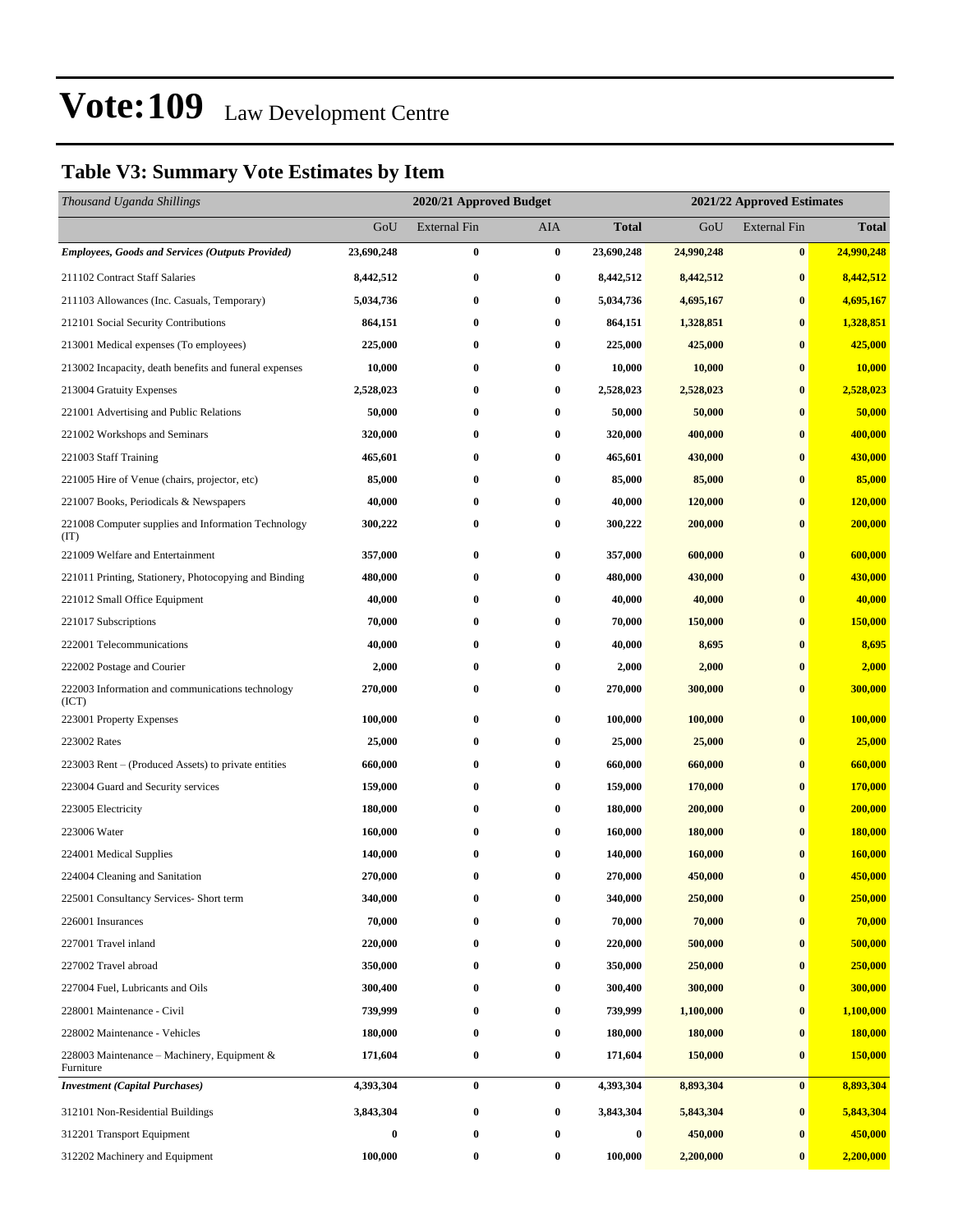| 312203 Furniture & Fixtures         | 350,000    | $\bf{0}$     | 0            | 350,000    | 300,000    | $\mathbf{0}$ | 300,000    |
|-------------------------------------|------------|--------------|--------------|------------|------------|--------------|------------|
| 312213 ICT Equipment                | 100.000    | 0            | 0            | 100.000    | 100,000    | $\mathbf{0}$ | 100,000    |
| <b>Arrears</b>                      | 76,746     | $\bf{0}$     | 0            | 76.746     | 1,760,232  | $\mathbf{0}$ | 1,760,232  |
| 321605 Domestic arrears (Budgeting) | 76.746     | $\bf{0}$     | $\mathbf{0}$ | 76.746     | 1,760,232  | $\mathbf{0}$ | 1.760.232  |
| <b>Grand Total Vote 109</b>         | 28,160,299 | $\bf{0}$     | $\bf{0}$     | 28.160.299 | 35,643,784 | $\bf{0}$     | 35,643,784 |
| <b>Total Excluding Arrears</b>      | 28,083,552 | $\mathbf{0}$ | $\mathbf{0}$ | 28,083,552 | 33,883,552 | $\Omega$     | 33,883,552 |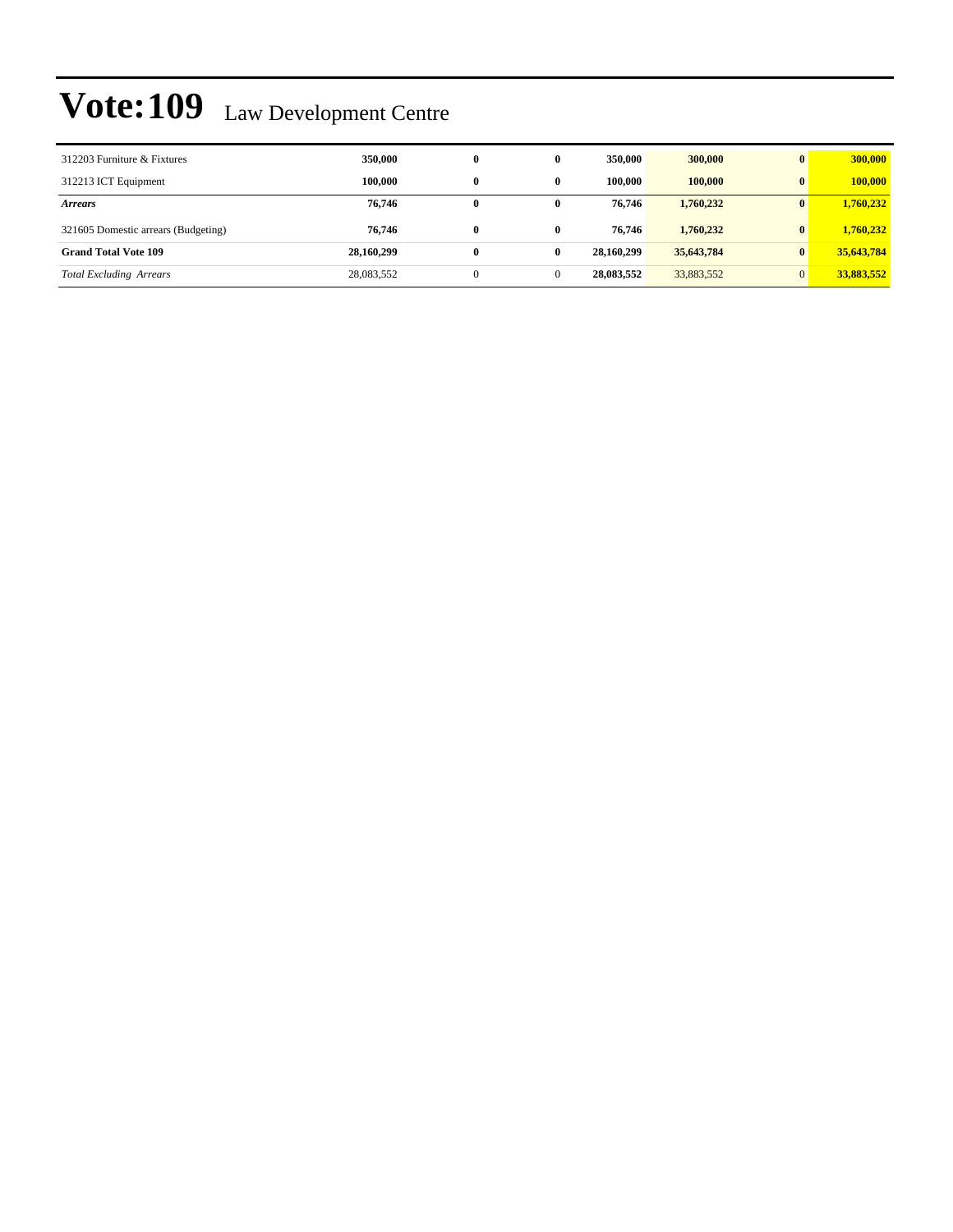#### **Table V4: Detailed Estimates by Sub-SubProgramme, Department,Project and Budget Output and Item**

#### *Sub-SubProgrammme 54 Legal Training*

*Recurrent Budget Estimates*

### **Department 01 Administration** *Thousand Uganda Shillings* **2020/21 Approved Budget 2021/22 Approved Estimates Outputs Provided** Wage Non Wage AIA **Total** Wage Non Wage **Total** *Budget Output 125401 Legal Training* 211102 Contract Staff Salaries 4,224,899 0 0 **4,224,899** 4,542,512 0 **4,542,512**

| 211103 Allowances (Inc. Casuals, Temporary)              | $\boldsymbol{0}$ | 2,147,116        | $\mathbf{0}$     | 2,147,116 | $\mathbf{0}$     | 1,867,425      | 1,867,425               |
|----------------------------------------------------------|------------------|------------------|------------------|-----------|------------------|----------------|-------------------------|
| 212101 Social Security Contributions                     | $\mathbf{0}$     | 461,190          | $\mathbf{0}$     | 461,190   | $\mathbf{0}$     | 519,251        | 519,251                 |
| 213001 Medical expenses (To employees)                   | $\boldsymbol{0}$ | 64,000           | $\overline{0}$   | 64,000    | $\mathbf{0}$     | 81,000         | 81,000                  |
| 213004 Gratuity Expenses                                 | $\boldsymbol{0}$ | 967,955          | $\overline{0}$   | 967,955   | $\mathbf{0}$     | 1,135,628      | 1,135,628               |
| 221001 Advertising and Public Relations                  | $\boldsymbol{0}$ | $\overline{0}$   | $\boldsymbol{0}$ | $\bf{0}$  | $\mathbf{0}$     | 30,000         | 30,000                  |
| 221002 Workshops and Seminars                            | $\boldsymbol{0}$ | 110,000          | $\overline{0}$   | 110,000   | $\mathbf{0}$     | 160,000        | 160,000                 |
| 221003 Staff Training                                    | $\boldsymbol{0}$ | 102,000          | $\overline{0}$   | 102,000   | $\mathbf{0}$     | 200,000        | 200,000                 |
| 221005 Hire of Venue (chairs, projector, etc)            | $\mathbf{0}$     | 40,000           | $\overline{0}$   | 40,000    | $\mathbf{0}$     | 50,000         | 50,000                  |
| 221007 Books, Periodicals & Newspapers                   | $\mathbf{0}$     | 20,000           | $\boldsymbol{0}$ | 20,000    | $\mathbf{0}$     | 100,000        | <b>100,000</b>          |
| 221008 Computer supplies and Information Technology (IT) | $\boldsymbol{0}$ | 80,000           | $\overline{0}$   | 80,000    | $\mathbf{0}$     | 100,000        | 100,000                 |
| 221009 Welfare and Entertainment                         | $\boldsymbol{0}$ | 50,000           | $\overline{0}$   | 50,000    | $\mathbf{0}$     | 400,000        | 400,000                 |
| 221011 Printing, Stationery, Photocopying and Binding    | $\boldsymbol{0}$ | 250,000          | $\boldsymbol{0}$ | 250,000   | $\mathbf{0}$     | 150,000        | 150,000                 |
| 221012 Small Office Equipment                            | $\boldsymbol{0}$ | 20,000           | $\overline{0}$   | 20,000    | $\mathbf{0}$     | 20,000         | 20,000                  |
| 221017 Subscriptions                                     | $\boldsymbol{0}$ | $\boldsymbol{0}$ | $\overline{0}$   | $\bf{0}$  | $\mathbf{0}$     | 100,000        | 100,000                 |
| 222001 Telecommunications                                | $\mathbf{0}$     | 20,000           | $\overline{0}$   | 20,000    | $\mathbf{0}$     | $\overline{0}$ | $\bf{0}$                |
| 222003 Information and communications technology (ICT)   | $\mathbf{0}$     | 90,000           | $\overline{0}$   | 90,000    | $\mathbf{0}$     | 100,000        | 100,000                 |
| 223003 Rent – (Produced Assets) to private entities      | $\boldsymbol{0}$ | 300,000          | $\boldsymbol{0}$ | 300,000   | $\mathbf{0}$     | 660,000        | 660,000                 |
| 224001 Medical Supplies                                  | $\boldsymbol{0}$ | 120,000          | $\overline{0}$   | 120,000   | $\mathbf{0}$     | 160,000        | 160,000                 |
| 224004 Cleaning and Sanitation                           | $\boldsymbol{0}$ | 70,000           | $\overline{0}$   | 70,000    | $\mathbf{0}$     | $\mathbf{0}$   | $\bf{0}$                |
| 225001 Consultancy Services- Short term                  | $\boldsymbol{0}$ | 40,000           | $\overline{0}$   | 40,000    | $\mathbf{0}$     | 100,000        | 100,000                 |
| 227001 Travel inland                                     | $\boldsymbol{0}$ | 95,000           | $\overline{0}$   | 95,000    | $\mathbf{0}$     | 250,000        | 250,000                 |
| 227004 Fuel, Lubricants and Oils                         | $\mathbf{0}$     | 80,400           | $\overline{0}$   | 80,400    | $\mathbf{0}$     | 100,000        | 100,000                 |
| 228001 Maintenance - Civil                               | $\mathbf{0}$     | 20,000           | $\overline{0}$   | 20,000    | $\overline{0}$   | $\overline{0}$ | $\bf{0}$                |
| <b>Total Cost of Budget Output 01</b>                    | 4,224,899        | 5,147,661        | 0                | 9,372,560 | 4,542,512        | 6,283,304      | 10,825,816              |
| <b>Budget Output 125402 Law Reporting</b>                |                  |                  |                  |           |                  |                |                         |
| 211102 Contract Staff Salaries                           | 341,200          | $\boldsymbol{0}$ | $\overline{0}$   | 341,200   | 402,000          | $\overline{0}$ | 402,000                 |
| 211103 Allowances (Inc. Casuals, Temporary)              | $\boldsymbol{0}$ | 62,567           | $\overline{0}$   | 62,567    | $\mathbf{0}$     | 466,856        | 466,856                 |
| 212101 Social Security Contributions                     | $\boldsymbol{0}$ | 34,120           | $\boldsymbol{0}$ | 34,120    | $\mathbf{0}$     | 40,200         | 40,200                  |
| 213001 Medical expenses (To employees)                   | $\boldsymbol{0}$ | 17,000           | $\overline{0}$   | 17,000    | $\mathbf{0}$     | 13,500         | 13,500                  |
| 213004 Gratuity Expenses                                 | $\boldsymbol{0}$ | 110,300          | $\overline{0}$   | 110,300   | $\boldsymbol{0}$ | 100,800        | 100,800                 |
| 221002 Workshops and Seminars                            | $\boldsymbol{0}$ | 10,000           | $\boldsymbol{0}$ | 10,000    | $\mathbf{0}$     | 30,000         | 30,000                  |
| 221003 Staff Training                                    | $\mathbf{0}$     | 20,000           | $\mathbf{0}$     | 20,000    | $\mathbf{0}$     | 20,000         | 20,000                  |
| 221005 Hire of Venue (chairs, projector, etc)            | $\Omega$         | 5,000            | $\Omega$         | 5,000     | $\overline{0}$   | $\overline{0}$ | $\overline{\mathbf{0}}$ |

221008 Computer supplies and Information Technology (IT) 0 10,000 0 **10,000** 0 20,000 **20,000**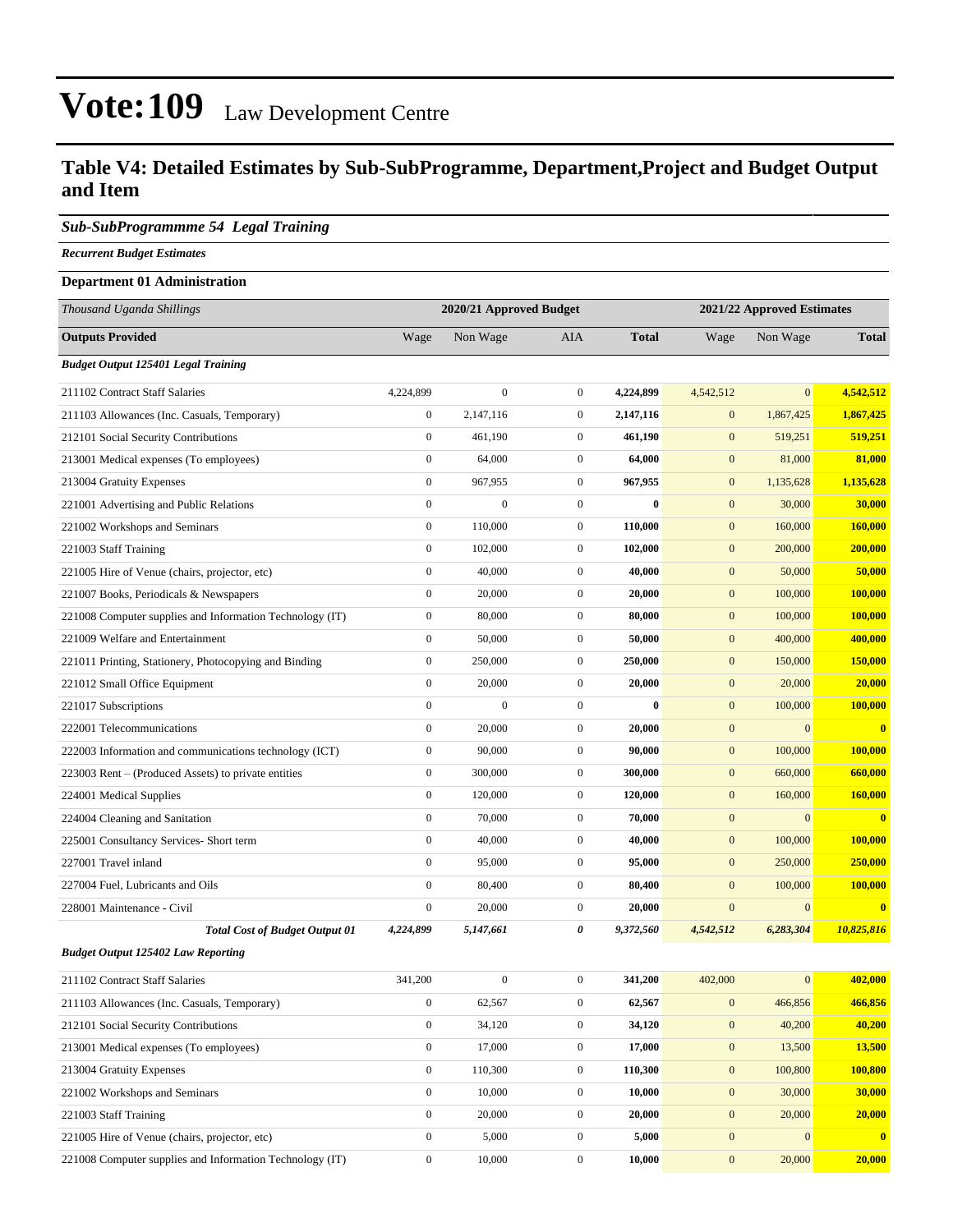| 221011 Printing, Stationery, Photocopying and Binding          | $\boldsymbol{0}$ | 20,000           | $\mathbf{0}$     | 20,000    | $\mathbf{0}$          | 150,000      | 150,000                 |
|----------------------------------------------------------------|------------------|------------------|------------------|-----------|-----------------------|--------------|-------------------------|
| 227001 Travel inland                                           | $\mathbf{0}$     | 15,000           | $\boldsymbol{0}$ | 15,000    | $\mathbf{0}$          | 30,000       | 30,000                  |
| 227004 Fuel, Lubricants and Oils                               | $\boldsymbol{0}$ | 20,000           | $\mathbf{0}$     | 20,000    | $\boldsymbol{0}$      | 20,000       | 20,000                  |
| <b>Total Cost of Budget Output 02</b>                          | 341,200          | 323,987          | 0                | 665,187   | 402,000               | 891,356      | 1,293,356               |
| <b>Budget Output 125403 Research</b>                           |                  |                  |                  |           |                       |              |                         |
| 211102 Contract Staff Salaries                                 | 307,224          | $\boldsymbol{0}$ | $\boldsymbol{0}$ | 307,224   | 66,000                | $\mathbf{0}$ | 66,000                  |
| 211103 Allowances (Inc. Casuals, Temporary)                    | $\boldsymbol{0}$ | 157,826          | $\mathbf{0}$     | 157,826   | $\mathbf{0}$          | 140,057      | 140,057                 |
| 212101 Social Security Contributions                           | $\mathbf{0}$     | 30,722           | $\boldsymbol{0}$ | 30,722    | $\mathbf{0}$          | 6,600        | 6,600                   |
| 213001 Medical expenses (To employees)                         | $\boldsymbol{0}$ | $\boldsymbol{0}$ | $\boldsymbol{0}$ | $\bf{0}$  | $\mathbf{0}$          | 5,400        | 5,400                   |
| 213004 Gratuity Expenses                                       | $\boldsymbol{0}$ | 62,550           | $\boldsymbol{0}$ | 62,550    | $\mathbf{0}$          | 16,500       | 16,500                  |
| 221002 Workshops and Seminars                                  | $\boldsymbol{0}$ | $\boldsymbol{0}$ | $\boldsymbol{0}$ | $\bf{0}$  | $\mathbf{0}$          | 20,000       | 20,000                  |
| 221003 Staff Training                                          | $\boldsymbol{0}$ | 20,001           | $\boldsymbol{0}$ | 20,001    | $\mathbf{0}$          | 10,000       | 10,000                  |
| 221008 Computer supplies and Information Technology (IT)       | $\mathbf{0}$     | $\boldsymbol{0}$ | $\boldsymbol{0}$ | $\bf{0}$  | $\mathbf{0}$          | 10,000       | <b>10,000</b>           |
| 221011 Printing, Stationery, Photocopying and Binding          | $\boldsymbol{0}$ | $\mathbf{0}$     | $\boldsymbol{0}$ | $\bf{0}$  | $\mathbf{0}$          | 10,000       | 10,000                  |
| 227001 Travel inland                                           | $\boldsymbol{0}$ | 5,000            | $\boldsymbol{0}$ | 5,000     | $\mathbf{0}$          | 10,000       | 10,000                  |
| 227004 Fuel, Lubricants and Oils                               | $\boldsymbol{0}$ | $\boldsymbol{0}$ | $\boldsymbol{0}$ | $\bf{0}$  | $\mathbf{0}$          | 10,000       | 10,000                  |
| <b>Total Cost of Budget Output 03</b>                          | 307,224          | 276,099          | 0                | 583,323   | 66,000                | 238,557      | 304,557                 |
| <b>Budget Output 125404 Community Legal Services</b>           |                  |                  |                  |           |                       |              |                         |
| 211102 Contract Staff Salaries                                 | 617,800          | $\boldsymbol{0}$ | $\boldsymbol{0}$ | 617,800   | 542,400               | $\mathbf{0}$ | 542,400                 |
| 211103 Allowances (Inc. Casuals, Temporary)                    | $\boldsymbol{0}$ | 215,226          | $\mathbf{0}$     | 215,226   | $\mathbf{0}$          | 700,284      | 700,284                 |
| 212101 Social Security Contributions                           | $\boldsymbol{0}$ | 34,380           | $\boldsymbol{0}$ | 34,380    | $\mathbf{0}$          | 54,240       | 54,240                  |
| 213001 Medical expenses (To employees)                         | $\boldsymbol{0}$ | 24,000           | $\boldsymbol{0}$ | 24,000    | $\mathbf{0}$          | 27,000       | 27,000                  |
| 213004 Gratuity Expenses                                       | $\boldsymbol{0}$ | 196,750          | $\boldsymbol{0}$ | 196,750   | $\mathbf{0}$          | 135,600      | 135,600                 |
| 221002 Workshops and Seminars                                  | $\boldsymbol{0}$ | 25,000           | $\boldsymbol{0}$ | 25,000    | $\mathbf{0}$          | 40,000       | 40,000                  |
| 221003 Staff Training                                          | $\boldsymbol{0}$ | 10,001           | $\mathbf{0}$     | 10,001    | $\mathbf{0}$          | 30,000       | 30,000                  |
| 221005 Hire of Venue (chairs, projector, etc)                  | $\boldsymbol{0}$ | 10,000           | $\boldsymbol{0}$ | 10,000    | $\mathbf{0}$          | $\mathbf{0}$ | $\overline{\mathbf{0}}$ |
| 221008 Computer supplies and Information Technology (IT)       | $\boldsymbol{0}$ | 40,000           | $\mathbf{0}$     | 40,000    | $\mathbf{0}$          | 20,000       | 20,000                  |
| 221011 Printing, Stationery, Photocopying and Binding          | $\boldsymbol{0}$ | 110,000          | $\boldsymbol{0}$ | 110,000   | $\mathbf{0}$          | 20,000       | 20,000                  |
| 225001 Consultancy Services- Short term                        | $\mathbf{0}$     | 0                | $\boldsymbol{0}$ | $\bf{0}$  | $\mathbf{0}$          | 50,000       | 50,000                  |
| 227001 Travel inland                                           | $\boldsymbol{0}$ | 25,000           | $\boldsymbol{0}$ | 25,000    | $\mathbf{0}$          | 50,000       | 50,000                  |
| 227004 Fuel, Lubricants and Oils                               | $\mathbf{0}$     | 20,000           | 0                | 20,000    | $\mathbf{0}$          | 50,000       | 50,000                  |
| <b>Total Cost of Budget Output 04</b>                          | 617,800          | 710,357          | 0                | 1,328,157 | 542,400               | 1,177,124    | 1,719,524               |
| <b>Budget Output 125406 HIV/AIDS Mainstreaming</b>             |                  |                  |                  |           |                       |              |                         |
| 213001 Medical expenses (To employees)                         | $\boldsymbol{0}$ | $\boldsymbol{0}$ | $\mathbf{0}$     | $\bf{0}$  | $\mathbf{0}$          | 20,000       | 20,000                  |
| <b>Total Cost of Budget Output 06</b>                          | $\pmb{\theta}$   | 0                | 0                | 0         | $\boldsymbol{\theta}$ | 20,000       | 20,000                  |
| <b>Budget Output 125419 Human Resource Management Services</b> |                  |                  |                  |           |                       |              |                         |
| 211102 Contract Staff Salaries                                 | 2,951,390        | $\boldsymbol{0}$ | $\boldsymbol{0}$ | 2,951,390 | 2,889,600             | $\mathbf{0}$ | 2,889,600               |
| 211103 Allowances (Inc. Casuals, Temporary)                    | $\boldsymbol{0}$ | 2,452,000        | 0                | 2,452,000 | $\mathbf{0}$          | 1,520,545    | 1,520,545               |
| 212101 Social Security Contributions                           | $\boldsymbol{0}$ | 303,739          | $\boldsymbol{0}$ | 303,739   | $\boldsymbol{0}$      | 708,560      | 708,560                 |
| 213001 Medical expenses (To employees)                         | $\boldsymbol{0}$ | 120,000          | $\boldsymbol{0}$ | 120,000   | $\mathbf{0}$          | 278,100      | 278,100                 |
| 213002 Incapacity, death benefits and funeral expenses         | $\boldsymbol{0}$ | 10,000           | $\boldsymbol{0}$ | 10,000    | $\boldsymbol{0}$      | 10,000       | <b>10,000</b>           |
| 213004 Gratuity Expenses                                       | $\boldsymbol{0}$ | 1,190,468        | $\boldsymbol{0}$ | 1,190,468 | $\boldsymbol{0}$      | 1,139,495    | 1,139,495               |
| 221001 Advertising and Public Relations                        | $\boldsymbol{0}$ | 50,000           | $\boldsymbol{0}$ | 50,000    | $\mathbf{0}$          | 20,000       | 20,000                  |
| 221002 Workshops and Seminars                                  | $\boldsymbol{0}$ | 175,000          | $\boldsymbol{0}$ | 175,000   | $\boldsymbol{0}$      | 150,000      | 150,000                 |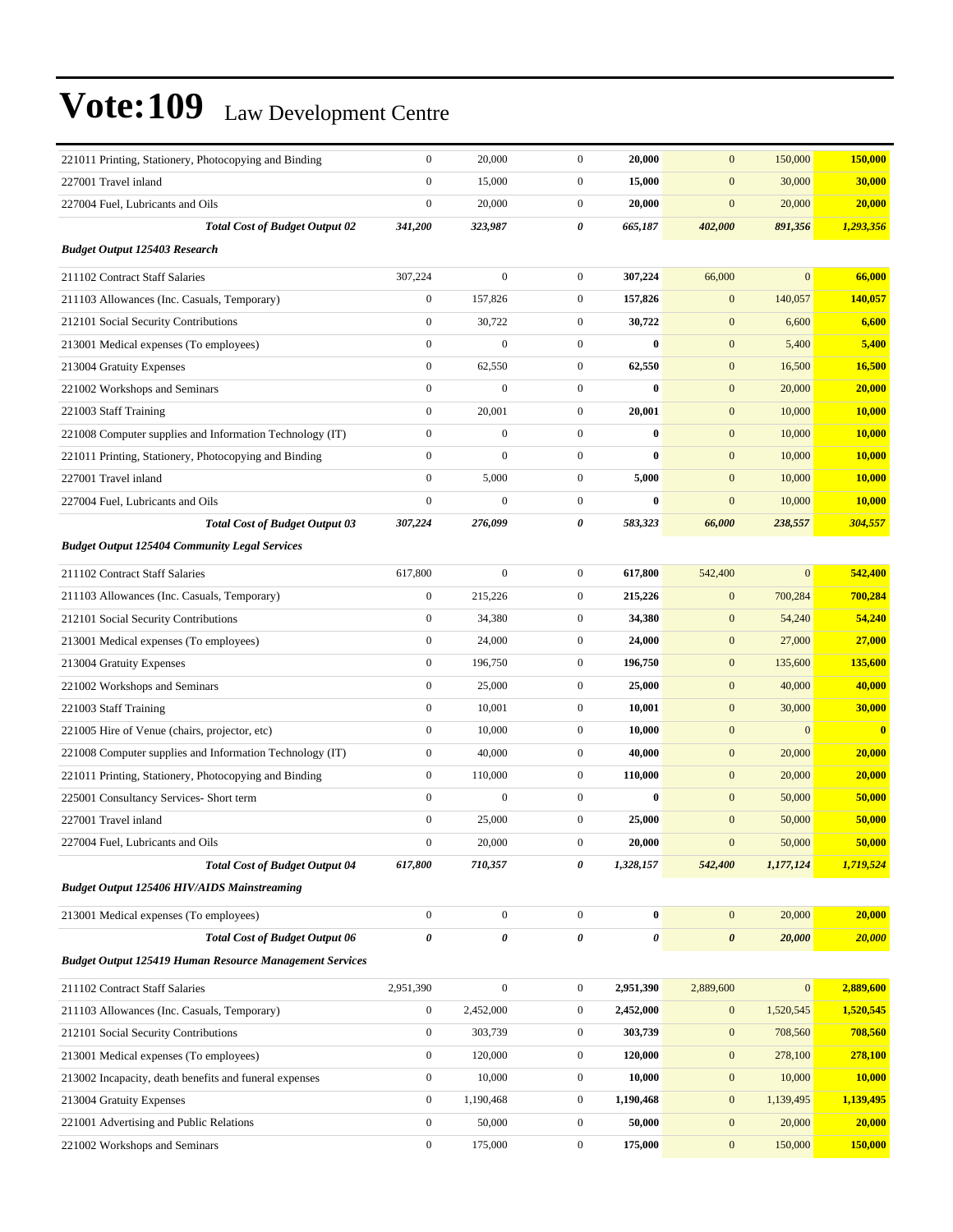| 221003 Staff Training                                    | $\boldsymbol{0}$      | 313,600               | $\boldsymbol{0}$ | 313,600      | $\mathbf{0}$          | 170,000      | 170,000                 |
|----------------------------------------------------------|-----------------------|-----------------------|------------------|--------------|-----------------------|--------------|-------------------------|
| 221005 Hire of Venue (chairs, projector, etc)            | $\boldsymbol{0}$      | 30,000                | $\boldsymbol{0}$ | 30,000       | $\mathbf{0}$          | 35,000       | 35,000                  |
| 221007 Books, Periodicals & Newspapers                   | $\boldsymbol{0}$      | 20,000                | $\boldsymbol{0}$ | 20,000       | $\mathbf{0}$          | 20,000       | 20,000                  |
| 221008 Computer supplies and Information Technology (IT) | $\boldsymbol{0}$      | 170,222               | $\boldsymbol{0}$ | 170,222      | $\mathbf{0}$          | 50,000       | 50,000                  |
| 221009 Welfare and Entertainment                         | $\boldsymbol{0}$      | 307,000               | $\boldsymbol{0}$ | 307,000      | $\boldsymbol{0}$      | 200,000      | 200,000                 |
| 221011 Printing, Stationery, Photocopying and Binding    | $\boldsymbol{0}$      | 100,000               | $\mathbf{0}$     | 100,000      | $\mathbf{0}$          | 50,000       | 50,000                  |
| 221012 Small Office Equipment                            | $\boldsymbol{0}$      | 20,000                | $\mathbf{0}$     | 20,000       | $\mathbf{0}$          | 20,000       | 20,000                  |
| 221017 Subscriptions                                     | $\boldsymbol{0}$      | 70,000                | $\boldsymbol{0}$ | 70,000       | $\mathbf{0}$          | 50,000       | 50,000                  |
| 222001 Telecommunications                                | $\boldsymbol{0}$      | 20,000                | $\boldsymbol{0}$ | 20,000       | $\mathbf{0}$          | 8,695        | 8,695                   |
| 222002 Postage and Courier                               | $\boldsymbol{0}$      | 2,000                 | $\boldsymbol{0}$ | 2,000        | $\boldsymbol{0}$      | 2,000        | 2,000                   |
| 222003 Information and communications technology (ICT)   | $\boldsymbol{0}$      | 180,000               | $\mathbf{0}$     | 180,000      | $\mathbf{0}$          | 200,000      | 200,000                 |
| 223001 Property Expenses                                 | $\boldsymbol{0}$      | 100,000               | $\boldsymbol{0}$ | 100,000      | $\mathbf{0}$          | 100,000      | <b>100,000</b>          |
| 223002 Rates                                             | $\boldsymbol{0}$      | 25,000                | $\boldsymbol{0}$ | 25,000       | $\mathbf{0}$          | 25,000       | 25,000                  |
| 223003 Rent – (Produced Assets) to private entities      | $\boldsymbol{0}$      | 360,000               | $\boldsymbol{0}$ | 360,000      | $\mathbf{0}$          | $\mathbf{0}$ | $\overline{\mathbf{0}}$ |
| 223004 Guard and Security services                       | $\boldsymbol{0}$      | 159,000               | $\boldsymbol{0}$ | 159,000      | $\mathbf{0}$          | 170,000      | 170,000                 |
| 223005 Electricity                                       | $\boldsymbol{0}$      | 180,000               | $\boldsymbol{0}$ | 180,000      | $\mathbf{0}$          | 200,000      | 200,000                 |
| 223006 Water                                             | $\boldsymbol{0}$      | 160,000               | $\boldsymbol{0}$ | 160,000      | $\mathbf{0}$          | 180,000      | <b>180,000</b>          |
| 224001 Medical Supplies                                  | $\boldsymbol{0}$      | 20,000                | $\boldsymbol{0}$ | 20,000       | $\mathbf{0}$          | $\mathbf{0}$ | $\overline{\mathbf{0}}$ |
| 224004 Cleaning and Sanitation                           | $\boldsymbol{0}$      | 200,000               | $\boldsymbol{0}$ | 200,000      | $\mathbf{0}$          | 450,000      | 450,000                 |
| 225001 Consultancy Services- Short term                  | $\boldsymbol{0}$      | 300,000               | $\overline{0}$   | 300,000      | $\mathbf{0}$          | 100,000      | 100,000                 |
| 226001 Insurances                                        | $\boldsymbol{0}$      | 70,000                | $\mathbf{0}$     | 70,000       | $\mathbf{0}$          | 70,000       | 70,000                  |
| 227001 Travel inland                                     | $\boldsymbol{0}$      | 80,000                | $\mathbf{0}$     | 80,000       | $\mathbf{0}$          | 160,000      | <b>160,000</b>          |
| 227002 Travel abroad                                     | $\boldsymbol{0}$      | 350,000               | $\boldsymbol{0}$ | 350,000      | $\mathbf{0}$          | 250,000      | 250,000                 |
| 227004 Fuel, Lubricants and Oils                         | $\boldsymbol{0}$      | 180,000               | $\boldsymbol{0}$ | 180,000      | $\mathbf{0}$          | 120,000      | 120,000                 |
| 228001 Maintenance - Civil                               | $\boldsymbol{0}$      | 719,999               | $\overline{0}$   | 719,999      | $\boldsymbol{0}$      | 1,100,000    | 1,100,000               |
| 228002 Maintenance - Vehicles                            | $\boldsymbol{0}$      | 180,000               | $\mathbf{0}$     | 180,000      | $\mathbf{0}$          | 180,000      | 180,000                 |
| 228003 Maintenance – Machinery, Equipment & Furniture    | $\boldsymbol{0}$      | 171,604               | $\mathbf{0}$     | 171,604      | $\mathbf{0}$          | 150,000      | 150,000                 |
| <b>Total Cost of Budget Output 19</b>                    | 2,951,390             | 8,789,632             | 0                | 11,741,021   | 2,889,600             | 7,887,395    | 10,776,995              |
| <b>Budget Output 125420 Records Management Services</b>  |                       |                       |                  |              |                       |              |                         |
| 221011 Printing, Stationery, Photocopying and Binding    | $\boldsymbol{0}$      | $\boldsymbol{0}$      | $\boldsymbol{0}$ | $\bf{0}$     | $\mathbf{0}$          | 50,000       | 50,000                  |
| <b>Total Cost of Budget Output 20</b>                    | 0                     | $\boldsymbol{\theta}$ | 0                | 0            | $\boldsymbol{\theta}$ | 50,000       | 50,000                  |
| <b>Total Cost Of Outputs Provided</b>                    | 8,442,512             | 15,247,736            | $\bf{0}$         | 23,690,248   | 8,442,512             | 16,547,736   | 24,990,248              |
| <b>Arrears</b>                                           | Wage                  | Non Wage              | AIA              | <b>Total</b> | Wage                  | Non Wage     | <b>Total</b>            |
| <b>Budget Output 125499 Arrears</b>                      |                       |                       |                  |              |                       |              |                         |
| 321605 Domestic arrears (Budgeting)                      | $\boldsymbol{0}$      | $\mathbf{0}$          | $\boldsymbol{0}$ | $\bf{0}$     | $\mathbf{0}$          | 1,140,765    | 1,140,765               |
| <b>Total Cost of Budget Output 99</b>                    | $\boldsymbol{\theta}$ | 0                     | 0                | 0            | $\boldsymbol{\theta}$ | 1,140,765    | 1,140,765               |
| <b>Total Cost Of Arrears</b>                             | $\pmb{0}$             | $\bf{0}$              | $\bf{0}$         | $\bf{0}$     | $\boldsymbol{0}$      | 1,140,765    | 1,140,765               |
| <b>Total Cost for Department 01</b>                      | 8,442,512             | 15,247,736            | $\bf{0}$         | 23,690,248   | 8,442,512             | 17,688,501   | 26,131,013              |
| <b>Total Excluding Arrears</b>                           | 8,442,512             | 15,247,736            | $\boldsymbol{0}$ | 23,690,248   | 8,442,512             | 16,547,736   | 24,990,248              |
| <b>Development Budget Estimates</b>                      |                       |                       |                  |              |                       |              |                         |